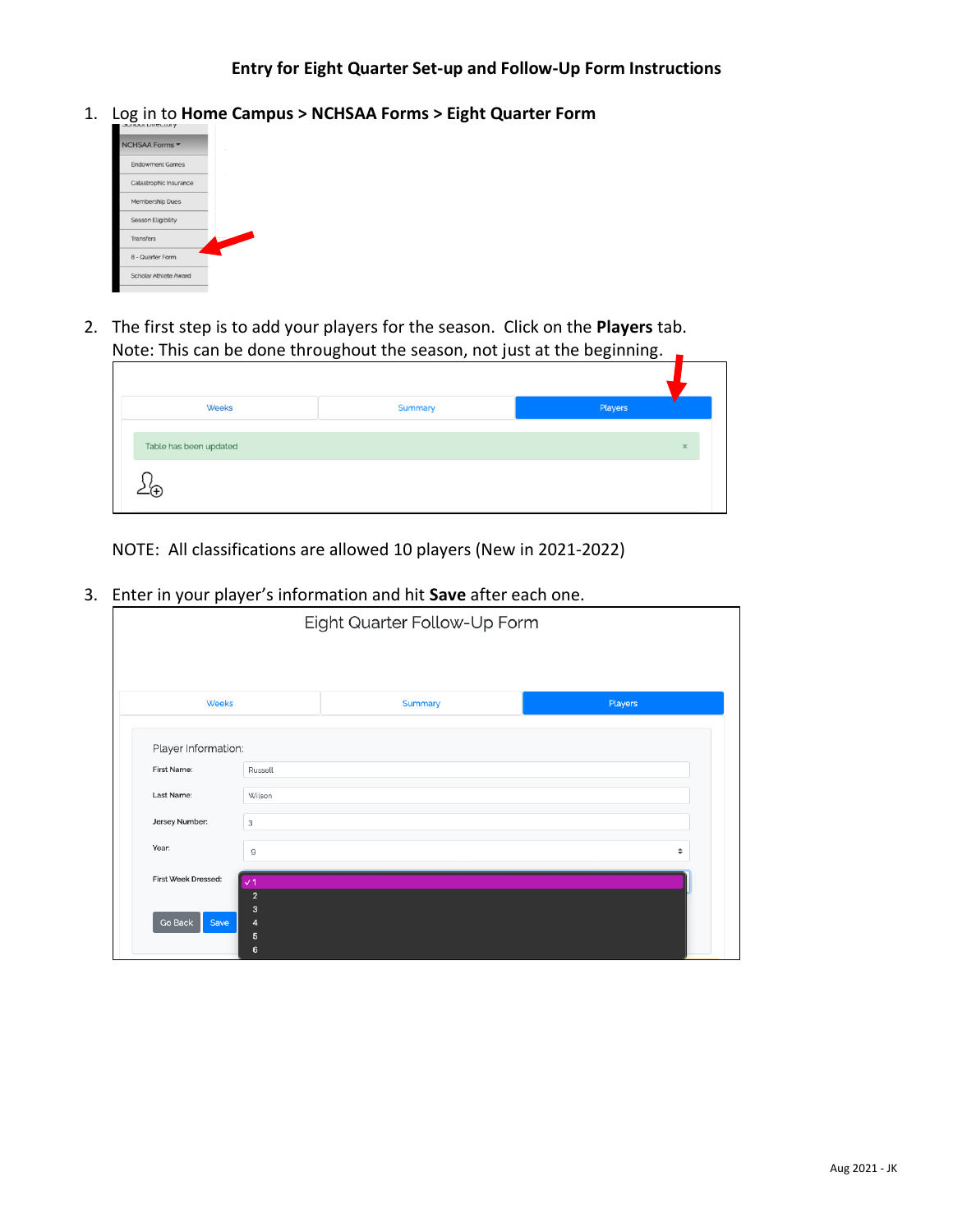4. Once you've entered in the players, you will see this screen.

NOTE: After the season has started, **do not change the student's name to another student's name.** Doing so will falsify the data entries and be subject to game forfeitures and/or a fine.

|                        |               |                | Eight Quarter Follow-Up Form |               |                |
|------------------------|---------------|----------------|------------------------------|---------------|----------------|
|                        |               |                |                              |               |                |
| <b>Weeks</b>           |               | <b>Summary</b> |                              | Players       |                |
| Table has been updated |               |                |                              |               | $\pmb{\times}$ |
|                        |               |                |                              |               |                |
| <b>Student Name</b>    | Jersey Number | Year           | First Week Dressed for Both  | <b>Status</b> |                |
| Tom Brady              | 12            | 9              | $\mathbf 1$                  | Active        |                |
| <b>Patrick Mahomes</b> | 10            | 10             | $\mathbf{1}$                 | Active        |                |
| Russell Wilson         | 3             | 9              | $1\,$                        | Active        |                |

5. The follow-up for the games will be done in the **Weeks** tab. You will provide the appropriate information for each player each week. All fields are required, so have the student-athletes preparticipation form available for upload. ٦

| Week <sub>1</sub> |                                 |                                             |                          |  |  |
|-------------------|---------------------------------|---------------------------------------------|--------------------------|--|--|
| Player            | Did they dress for<br>both?     | Quarters<br>Played<br>Injured?              | Pre-participation Upload |  |  |
| Tom Brady         | Yes <b>O</b> No                 |                                             |                          |  |  |
| Patrick Mahomes   | No<br><b>O</b> Yes<br>$\bigcap$ | Yes <b>O</b> No<br>( )<br>÷<br>$\mathbf{1}$ | Choose File   No filosen |  |  |
| Russell Wilson    | Yes <b>O</b> No<br>$\bigcap$    |                                             |                          |  |  |

NOTE: Once you click **Verify,** the information is locked and cannot be edited, so be sure the information is correct. If an error does happen, just let NCHSAA know, and we can correct it on our end.